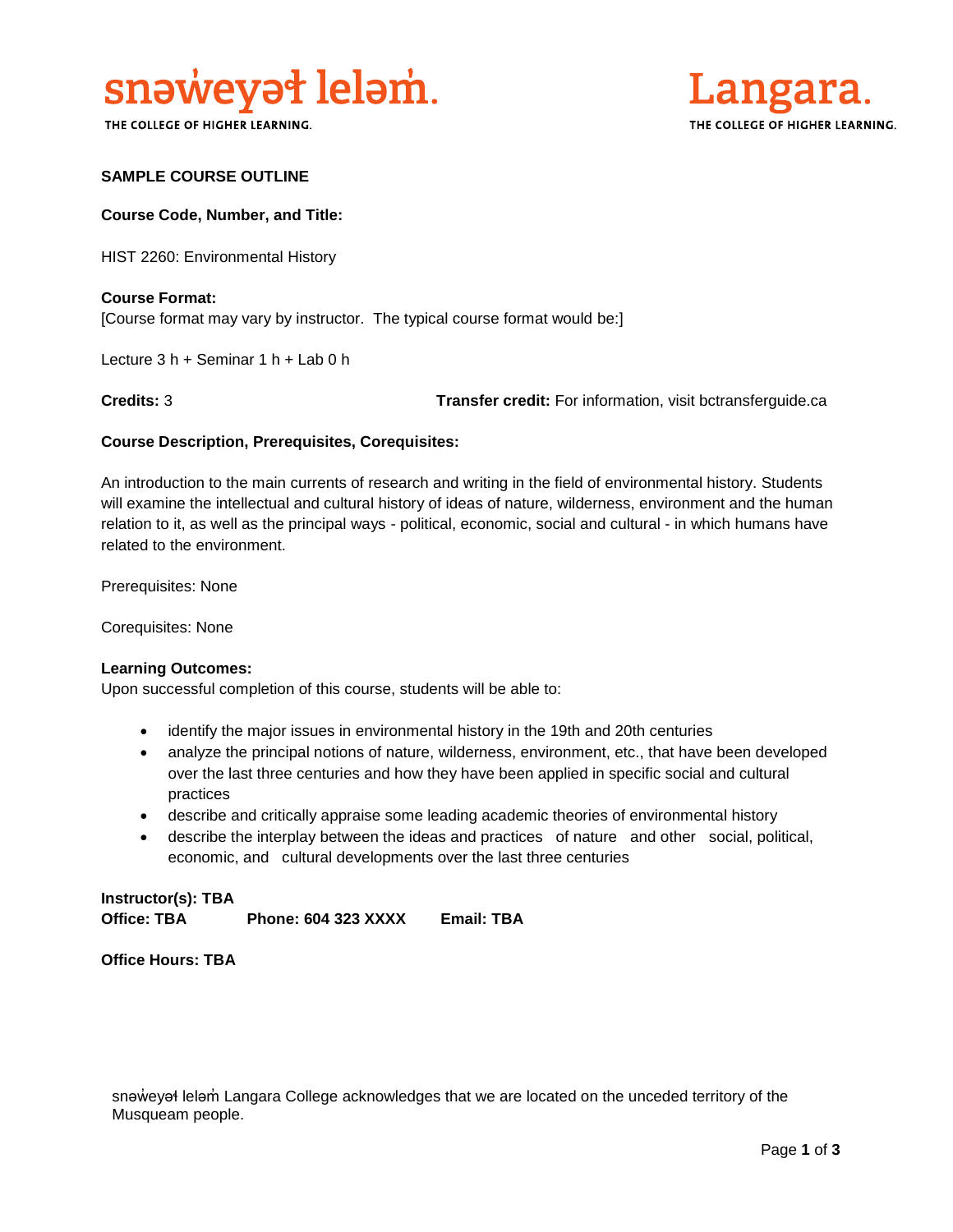# snaweyat lelam.

THE COLLEGE OF HIGHER LEARNING.



## **Textbook and Course Materials:**

[Textbook selection may vary by instructor. An example of texts and course materials for this course might be:}

For textbook information, visit [https://mycampusstore.langara.bc.ca/buy\\_courselisting.asp?selTerm=3|8](https://mycampusstore.langara.bc.ca/buy_courselisting.asp?selTerm=3|)

Note: *This course may use an electronic (online) instructional resource that is located outside of Canada*  for mandatory graded class work. You may be required to enter personal information, such as your name *and email address, to log in to this resource. This means that your personal information could be stored on servers located outside of Canada and may be accessed by U.S. authorities, subject to federal laws. Where possible, you may log in with an email pseudonym as long as you provide the pseudonym to me so I can identify you when reviewing your class work.* 

**Assessments and Weighting: Final Exam** 25% **Other Assessments %** (An example of other assessments might be:) %

Portfolio: 15% Project: 30% Participation: 15% Other: 15%

Number of assignments: 5

Participation format: group discussions

Number and variety of writing assignments: 5 – essay style examination, oral report with text submitted for evaluation, portfolio of research process and bibliography/sources consulted/research essay; thesis statements for weekly readings.

## **Grading System:**

Specific grading schemes will be detailed in each course section outline.

## **Topics Covered:**

[Topics covered may vary by instructor. An example of topics covered might be:]

**Week 1** – Introduction to Environmental History; outline of major issues and areas of research in the field **Week 2** – Interpreting Ideas of Nature – introduction to concepts of the social/cultural construction of nature and to major statements of this perspective

**Week 3** – Ideas of Nature – examination of some of the major modern environmental, conservationist, scientific, romantic and other perspectives on nature within the context of the perspective outlined in week 2

*This generic outline is for planning purposes only.*